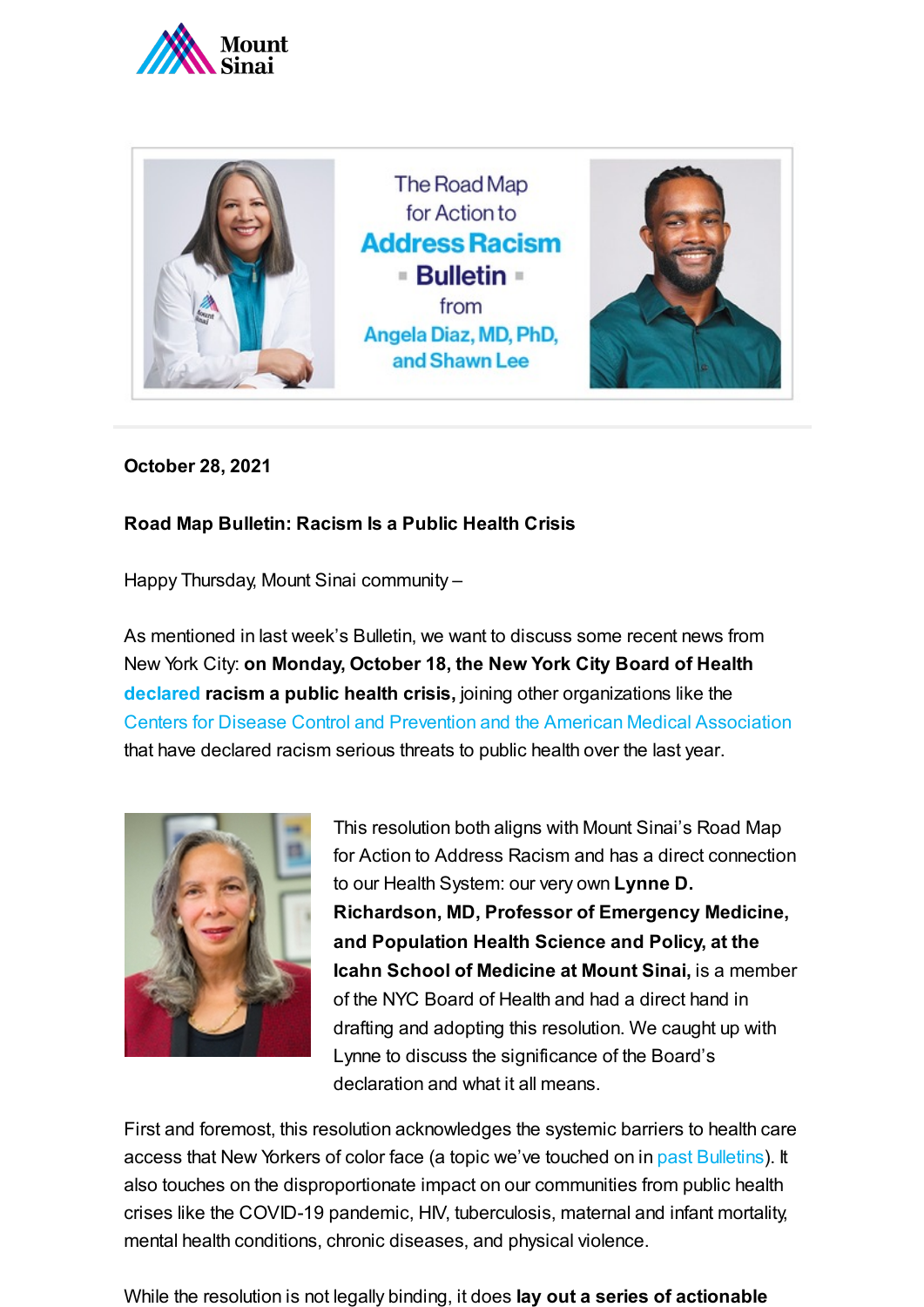**steps for the city's Department of Health and Mental Hygiene**, including establishing a Data for Equity internal working group, undertaking an anti-racism review of the city health code in conjunction with community organizations, and partnering with other city agencies to assess structural racism that contributes to health determinants in areas such as transportation, housing, and education. You can read the full resolution [here.](https://www1.nyc.gov/assets/doh/downloads/pdf/boh/racism-public-health-crisis-resolution.pdf)

Lynne told us that, "Just as Mount Sinai has committed to our Anti-Racism Road Map, many institutions and businesses are now candidly examining themselves to understand the ways structural racism is embedded within their own organizations and moving forward to intentionally dismantle discriminatory processes and structures."

With this resolution, the New York City Department of Health and Mental Hygiene joins the ranks of groups doing this critical work, underscoring the importance of this moment as well as the need for *all of us*—from government agencies to individuals —to commit to anti-racist action.

Lynne specifically highlighted the **intersectionality** present in the City's resolution and how critical it is for different organizations to work in tandem to address racism as a public health crisis. She noted that calling for city agencies to work together to address structural racism "**is a crucial step in taking an 'all sectors' approach to promoting, protecting, and improving the health of those who have been most affected by racism.**"

Lynne's role as a member of the Board of Health—and her connection to this resolution—make sense given her work at Mount Sinai, which is centered on health equity. In addition to teaching, Lynne is a founding Co-Director of the Institute for Health Equity Research at Icahn Mount Sinai, which was created to facilitate collaboration between scientists from every discipline with community, clinical, policy, and industry stakeholders to eliminate underlying causes of health disparities. The Institute equips researchers with the tools and knowledge they need to effectively delve into studies on topics such as the impact of COVID-19 on diverse populations.

We are grateful for change-makers in the Mount Sinai community like Lynne, who have been working tirelessly for years to change our Health System and region for the better. Now, with this historic declaration on the record for all to see, we look forward to following the real impact it will have on public policy and outcomes. In the meantime, we invite you to read more about the Institute of Health Equity Research [here,](https://icahn.mssm.edu/research/institute-health-equity-research) re-watch this Mount Sinai seminar "The Impact of [Racism](https://health.mountsinai.org/blog/mount-sinai-seminar-on-racism-and-mental-health-draws-an-international-audience-of-nearly-500-participants/) on Mental Health," and attend upcoming events.